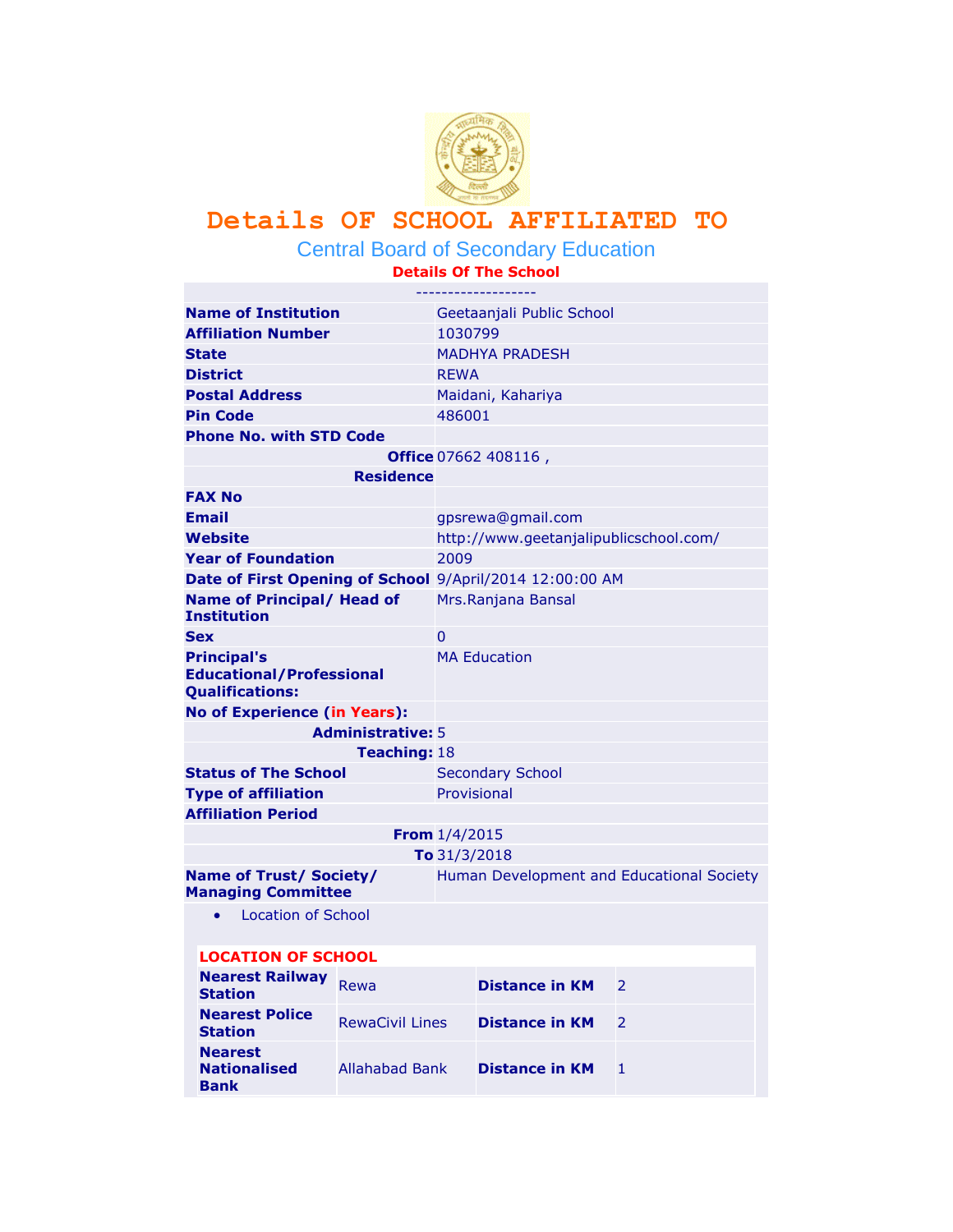• [Nature of the School](javascript:Show_hide_ul()

| <b>NATURE OF THE SCHOOL</b>  |                |
|------------------------------|----------------|
| <b>Category of School</b>    | Co-educational |
| <b>Medium of Instruction</b> | <b>English</b> |
| <b>Types of School</b>       | Independent    |

[Enrolment of the Students](javascript:Show_hide_ul()

## **ENROLLMENT OF THE STUDENTS**

| <b>Class</b>   | <b>No. of Section</b> | <b>No. of Student</b> |
|----------------|-----------------------|-----------------------|
| Nursery/KG/LKG | 1                     | 35                    |
| T              | 1                     | 35                    |
| $_{\rm II}$    | 1                     | 35                    |
| III            |                       | 35                    |
| <b>IV</b>      | 1                     | 35                    |
| $\vee$         | 1                     | 35                    |
| VI             |                       | 35                    |
| <b>VII</b>     | 1                     | 35                    |
| <b>VIII</b>    | 1                     | 35                    |
| IX             | 2                     | 80                    |
| X              |                       | 45                    |
| XI             | $\Omega$              | $\Omega$              |
| XII            | ი                     | $\overline{0}$        |

• [InfraStructure Details](javascript:Show_hide_ul()

## **Labs and Rooms Details**

| <b>Room</b>                     | <b>Number</b>            | <b>Size</b> |                                  |
|---------------------------------|--------------------------|-------------|----------------------------------|
|                                 |                          |             | Length (in Ft.) Breadth (in Ft.) |
| <b>Bio-Tech Lab</b>             | $\Omega$                 | 0           | $\Omega$                         |
| <b>Class Room</b>               | 17                       | 25          | 20                               |
| <b>Composite Science</b><br>Lab | $\overline{0}$           | 25          | 32                               |
| <b>Physics Lab</b>              | 1                        | $\Omega$    | $\Omega$                         |
| <b>Chemistry Lab</b>            |                          | $\Omega$    | 0                                |
| <b>Biology Lab</b>              | 1                        | $\Omega$    | $\Omega$                         |
| Maths Lab                       |                          | 25          | 20                               |
| <b>Computer Science</b><br>Lab  |                          | 25          | 20                               |
| Home Science Lab                | O                        | $\Omega$    | $\Omega$                         |
| Library                         | 1                        | 52          | 32                               |
| <b>Other Rooms</b>              | $\overline{\phantom{a}}$ | 25          | 20                               |

- Particulars of [Teaching Staff](javascript:Show_hide_ul()
- **PARTICULARS OF TEACHING STAFF**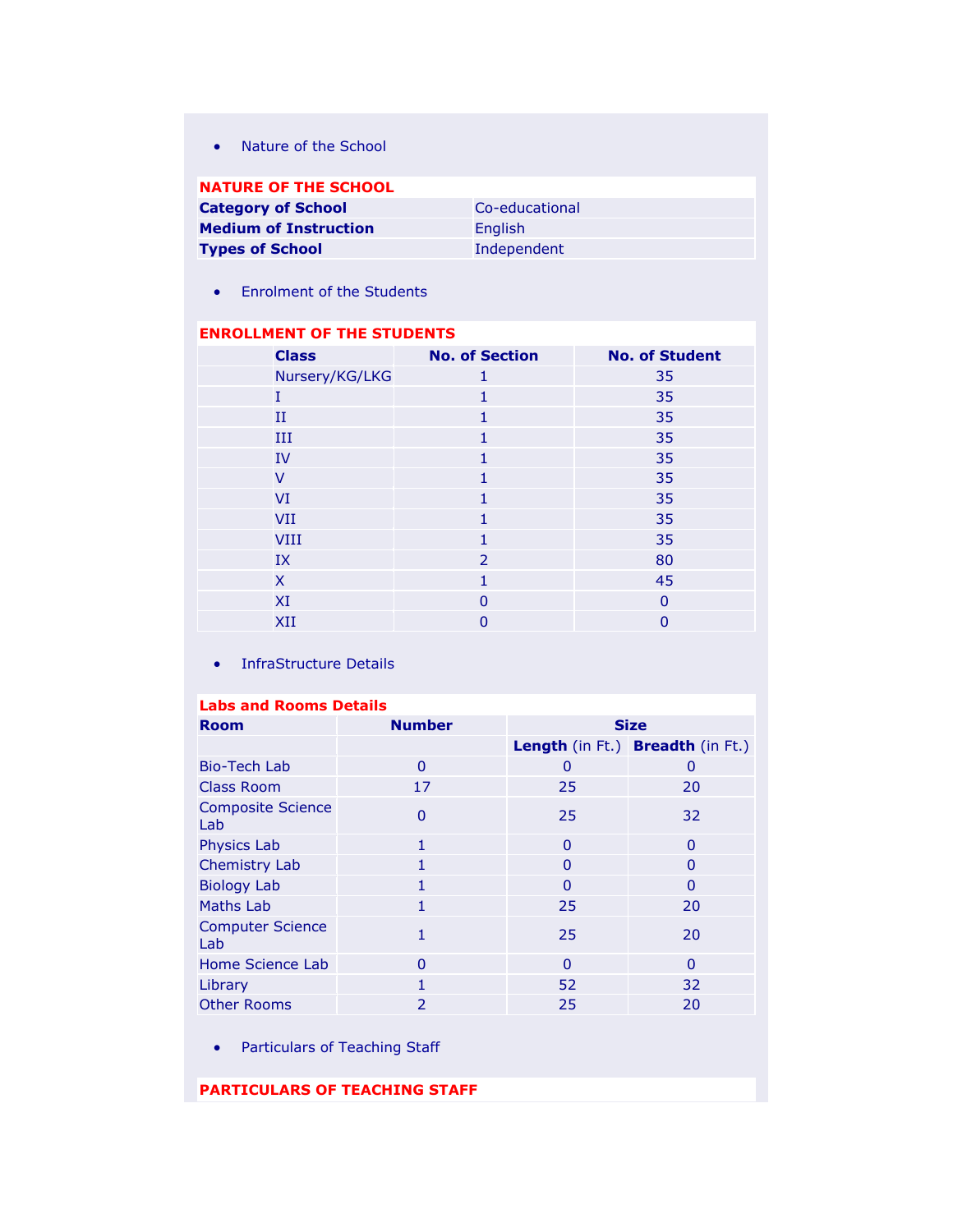| <b>Staff</b>                                               | <b>Number</b> | <b>Trained</b> | <b>Untrained</b> |
|------------------------------------------------------------|---------------|----------------|------------------|
| <b>NTTs</b>                                                | 0             | 0              | 0                |
| <b>PRTs</b>                                                | 11            | 11             | $\Omega$         |
| <b>TGTs</b>                                                | 2             | 2              | $\Omega$         |
| Librarian                                                  |               |                | <sup>0</sup>     |
| PTI                                                        |               |                | $\Omega$         |
| <b>PGTs</b>                                                | 0             | ŋ              | 0                |
| *Vice<br>Principal/Supervisor/Head<br>Master/ Head Mistres |               |                |                  |

[Physical Infrastructure and Sanitary Conditions](javascript:Show_hide_ul()

| <b>Physical Size</b>                                                                                                                                                                                                    |            |
|-------------------------------------------------------------------------------------------------------------------------------------------------------------------------------------------------------------------------|------------|
| <b>Area of Campus</b>                                                                                                                                                                                                   |            |
| (in sq. Mtrs.) 11331.19792                                                                                                                                                                                              |            |
| (in Acres.) 2.80                                                                                                                                                                                                        |            |
| Built up Area in (in sq. $5000$<br>Mtrs.)                                                                                                                                                                               |            |
| Whether the School at one $_{NO}$<br>site or two site                                                                                                                                                                   |            |
| Area of Playground (in sq. 9831<br>Mtrs.)                                                                                                                                                                               |            |
| <b>SANITARY CONDITIONS</b>                                                                                                                                                                                              |            |
| <b>Type of W.C and Urinals</b>                                                                                                                                                                                          | flush      |
| <b>No. of Urinals/Lavatories</b><br><b>Separately for Boys</b>                                                                                                                                                          | 9          |
| <b>No. of Urinals/Lavatories</b><br><b>Separately for Girls</b>                                                                                                                                                         | 9          |
| <b>Potable Water</b>                                                                                                                                                                                                    | yes        |
| <b>Has Certificate about</b><br>health and sanitary<br>conditions, drinking water<br>and fire safety of the<br>school has been obtained<br>from the competent<br>authorities of the area? if<br>yes attach copy of same | <b>yes</b> |
| <b>Facilities</b><br>$\bullet$                                                                                                                                                                                          |            |
| <b>LIBRARY FACILITIES</b>                                                                                                                                                                                               |            |
| <b>Total No of Books</b>                                                                                                                                                                                                | 6500       |
| <b>Periodicals</b>                                                                                                                                                                                                      | 25         |
| <b>Dailies</b>                                                                                                                                                                                                          | 6          |
| <b>Reference Books</b>                                                                                                                                                                                                  | 500        |
| <b>Magazine</b>                                                                                                                                                                                                         | 22         |
| <b>SPORTS &amp; GAMES</b>                                                                                                                                                                                               |            |
| <b>Swimming Pool No</b>                                                                                                                                                                                                 |            |